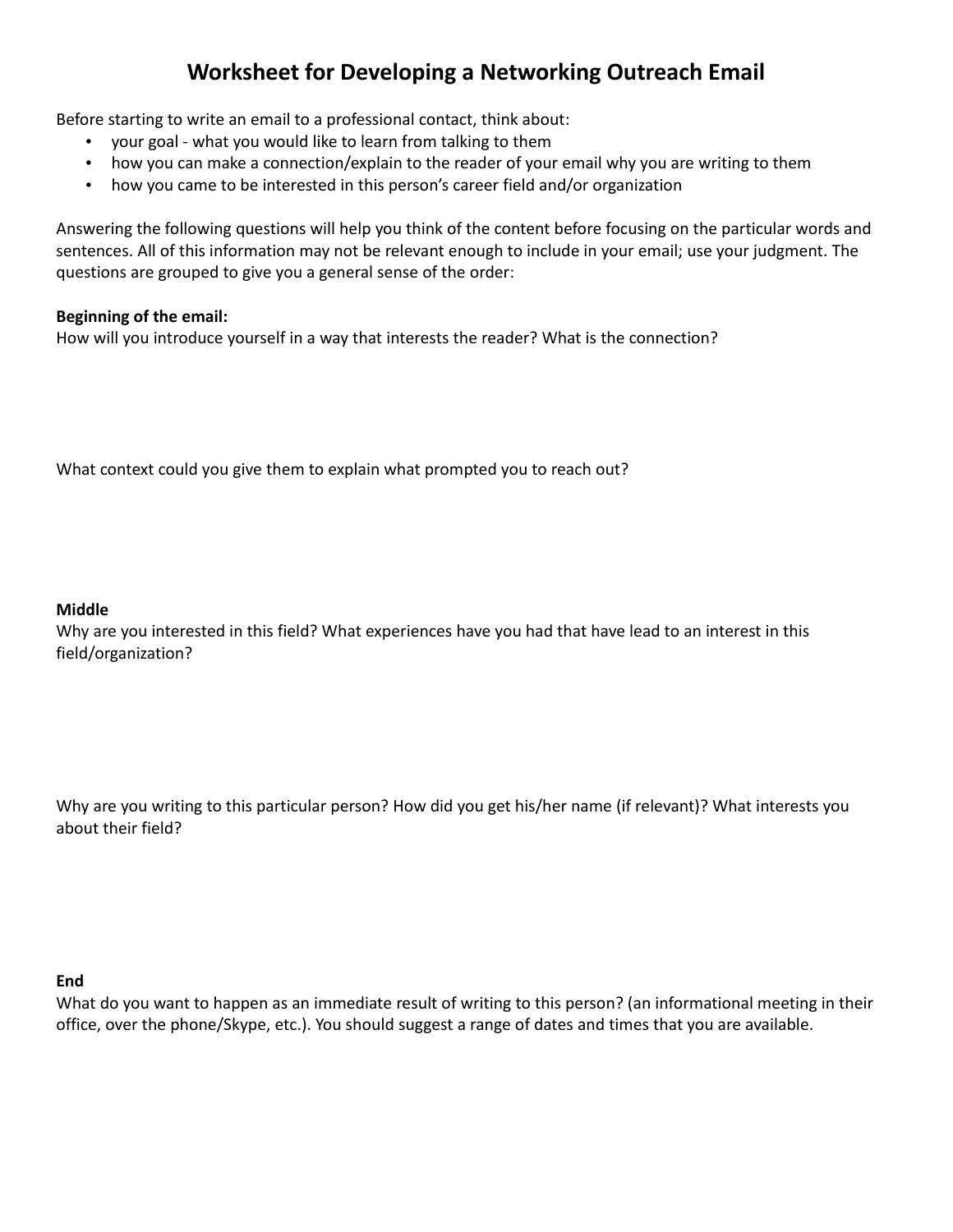# **Sample Sentences for Developing a Networking Outreach Email**

Do not copy these sentences verbatim but rather adapt them to fit your own interest, experiences, and circumstances.

# **Beginning of the email:**

How will you introduce yourself in a way that interests the reader?

I am a sophomore at Hamilton College, where I am planning to major in Comparative Literature.

As a junior at Hamilton College, I have become very involved in student assembly.

I am from the Bronx and am currently a sophomore at Hamilton College, a small liberal arts school in Upstate New York.

I am a junior at Hamilton with a strong interest in business.

### What context could you give them to explain what prompted you to reach out?

I am currently exploring careers related to a (fill in the blank) major.

 This fall, I took part in a career development program where I learned about the benefits of talking to professionals in career fields that interest me.

# **Middle**

 Why are you interested in this field? What experiences have you had that have lead to an interest in this field/organization?

 In my sociology class, we discussed the struggles of immigrants in U.S. cities and I got very interested in working with immigrants.

 I have always liked working with people and my recent experience tutoring for Let's Get Ready SAT Preparation got me excited about teaching high school students.

 I have been reading about different career options in business and recently talked to a Hamilton alumnus who works in sales and marketing. I really enjoyed hearing about his work and think that I would like working in an atmosphere similar to his company.

 Last summer, I had the opportunity to intern at an art gallery. While I learned a lot and found this experience very rewarding, I am hoping to gain experience at an art museum such as [art museum name here] this summer.

 I have become involved in theatre at Hamilton College and have participated in multiple productions, both on stage and behind the scenes. I would like to learn more about professional opportunities in theatre.

 On campus, I am active in the entrepreneurs' club and hope to start a business of my own one day. Gaining experience at a successful startup, such as [insert company here] would help me gain knowledge and skills to move me towards this goal.

 Why are you writing to this organization or particular person? How did you get their name (if relevant)? What interests you about this organization?

 Though we see each other at family gatherings, we haven't yet talked about your career path. I would like to learn more about what you do and what advice you would give a college student who wants to pursue a career in [insert career field].

 When we met on family weekend, you mentioned that you would be willing to talk more about the path you took to become a [insert profession here].

 I got your name from Heather Wixson at the Career Center, who mentioned that your company does PR for environmental agencies, which is in line with my interest in environmental science.

I found your organization on [idealist.org](http://idealist.org/) when I looked for companies that focus on women's issues. When I read your website, I was especially intrigued by the work you do with single mothers.

 A friend of my family, [name here], suggested that I talk to you when I told her about my interest in helping children who are struggling.